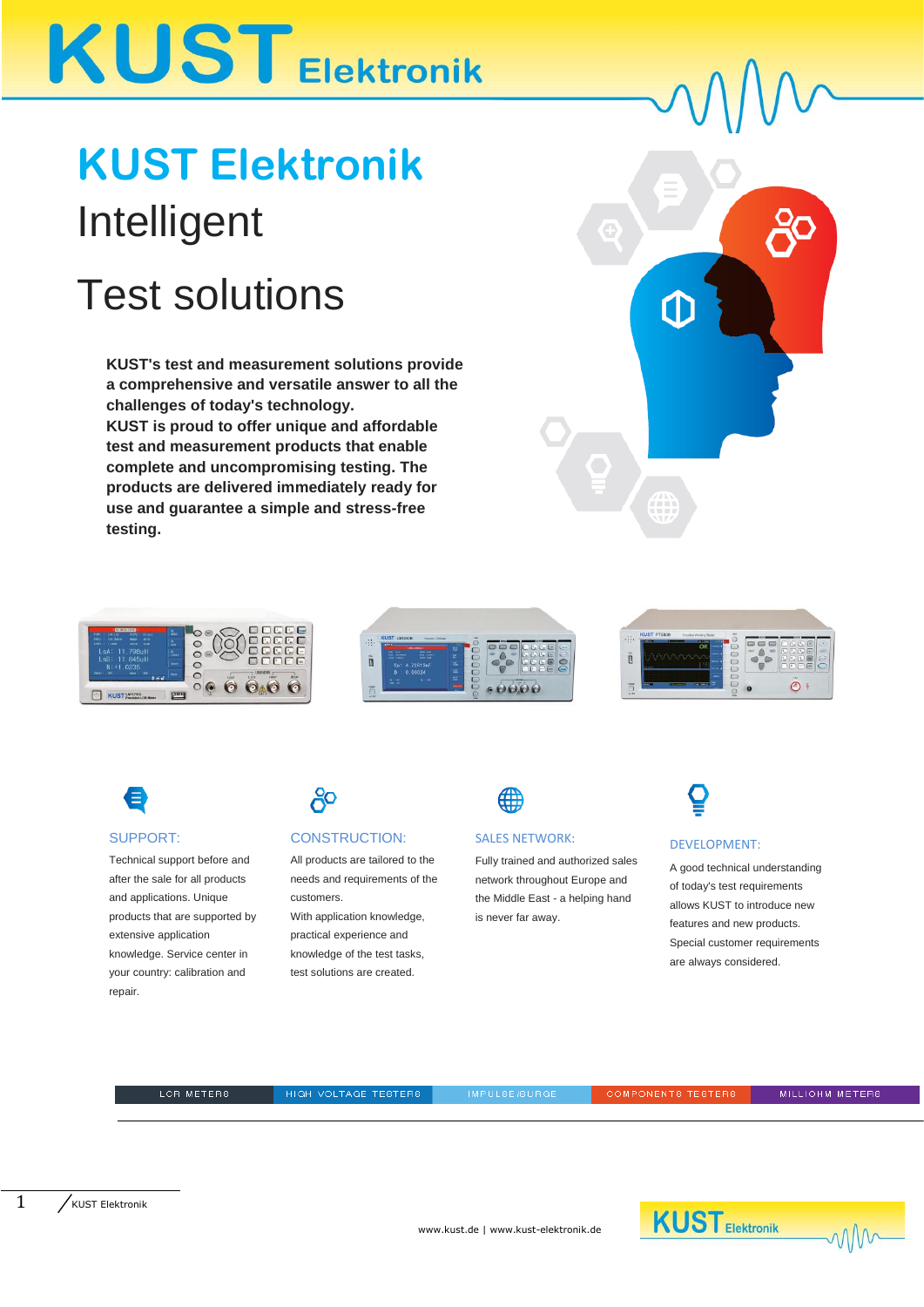

# **DC resistance measurement devices: KUST Elektronik:**



## **KUST** MM2040

**DC resistance measuring devices from** μ**Ohm to Mohm**

Resistance measurement with automatic temperature correction

The combination of advanced technology and decades of experience allows KUST to offer products for every application and need of the customer. We have DC resistance meters for every need and every application.

Advanced and high-precision resistance measurement technology.

| <b>MM2010</b>            | <b>MM2020</b>                             | <b>MM2030</b>              | <b>MM2040</b>              |
|--------------------------|-------------------------------------------|----------------------------|----------------------------|
| measuring ranges         | 9 measuring ranges                        | measuring ranges           | 10 measuring ranges        |
|                          | 4 wires measurement   4 wires measurement | temperature                | temperature                |
|                          |                                           | correction                 | correction                 |
| <b>High contrast LCD</b> | <b>High contrast LCD</b>                  | <b>Temp. Base accuracy</b> | <b>Temp. Base accuracy</b> |
| display                  | display                                   | 0.1 °C                     | 0.1 °C                     |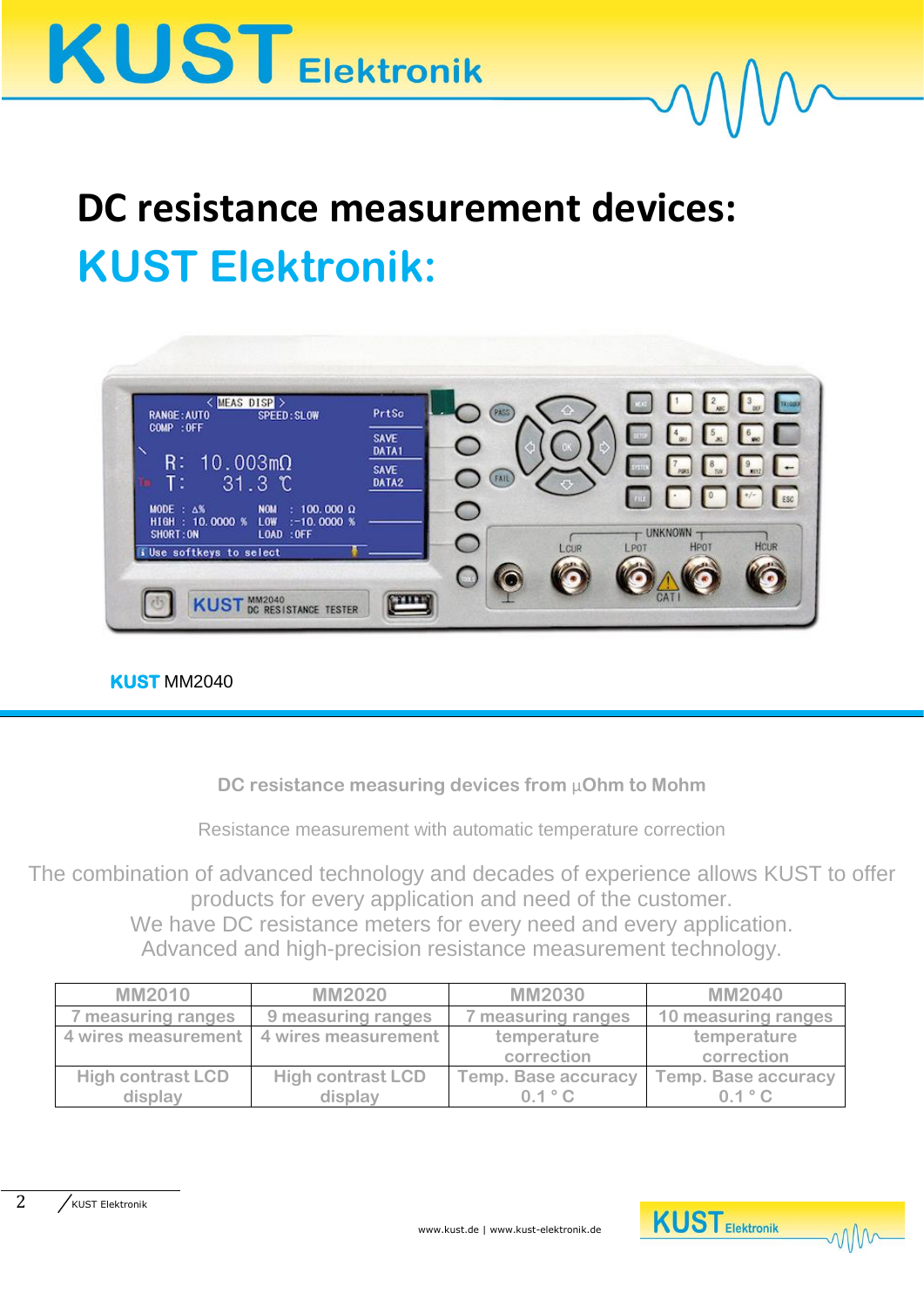# **KUST Elektronik**

# **DC resistance measurement devices: MM2010, MM2020, MM2030 & MM2040**



## **Features:**

| <b>MM2010:</b> | 10µ $\Omega$ ~ 200k $\Omega$  |                                            |
|----------------|-------------------------------|--------------------------------------------|
| <b>MM2020</b>  | 1μΩ ~ 2ΜΩ                     |                                            |
| <b>MM2030</b>  | $10\mu\Omega \sim 200k\Omega$ | <b>Temperaturkompensation / -Korrektur</b> |
| <b>MM2040</b>  | 1μΩ ~ 10ΜΩ                    | <b>Temperaturkompensation /-Korrektur</b>  |
|                |                               |                                            |

- Up to 55 measurements / sec.
- 480 x 272 pixels TFT LCD display with 24-bit color depth.
- Display measured value or % deviation
- Basic accuracy  $0.05% + 2$  digits
- Interface Standard: Handler, USB Host, USBDCD, USBTMC, Optional GPIB, RS232.
- LED Display of result Green PASS / Red FAIL
- Acoustic signal result confirmation
- Trigger function: internal, external
- Internal memory for 100 device settings / 500 external settings

The devices of the MM20X0 series are new precision DC resistance measuring instruments combined with many years of technical experience and new measuring technology. With powerful measurement capabilities, high performance and low cost, the MM20X0 devices are among the world's most advanced devices at a very low cost. The measuring instruments offer a stable 5 digit resolution, a measuring rate of up to 55 measurements / sec., And up to 10 measuring ranges, user-friendly user interface. The MM20X0 can be used for in-feed inspection of components, quality control in the product line or high-precision laboratory use. The interfaces HANDLER, USB and optional GPIB and RS232C facilitate the setup of an automatic test system. The USB host interface allows fast data storage for further measurements



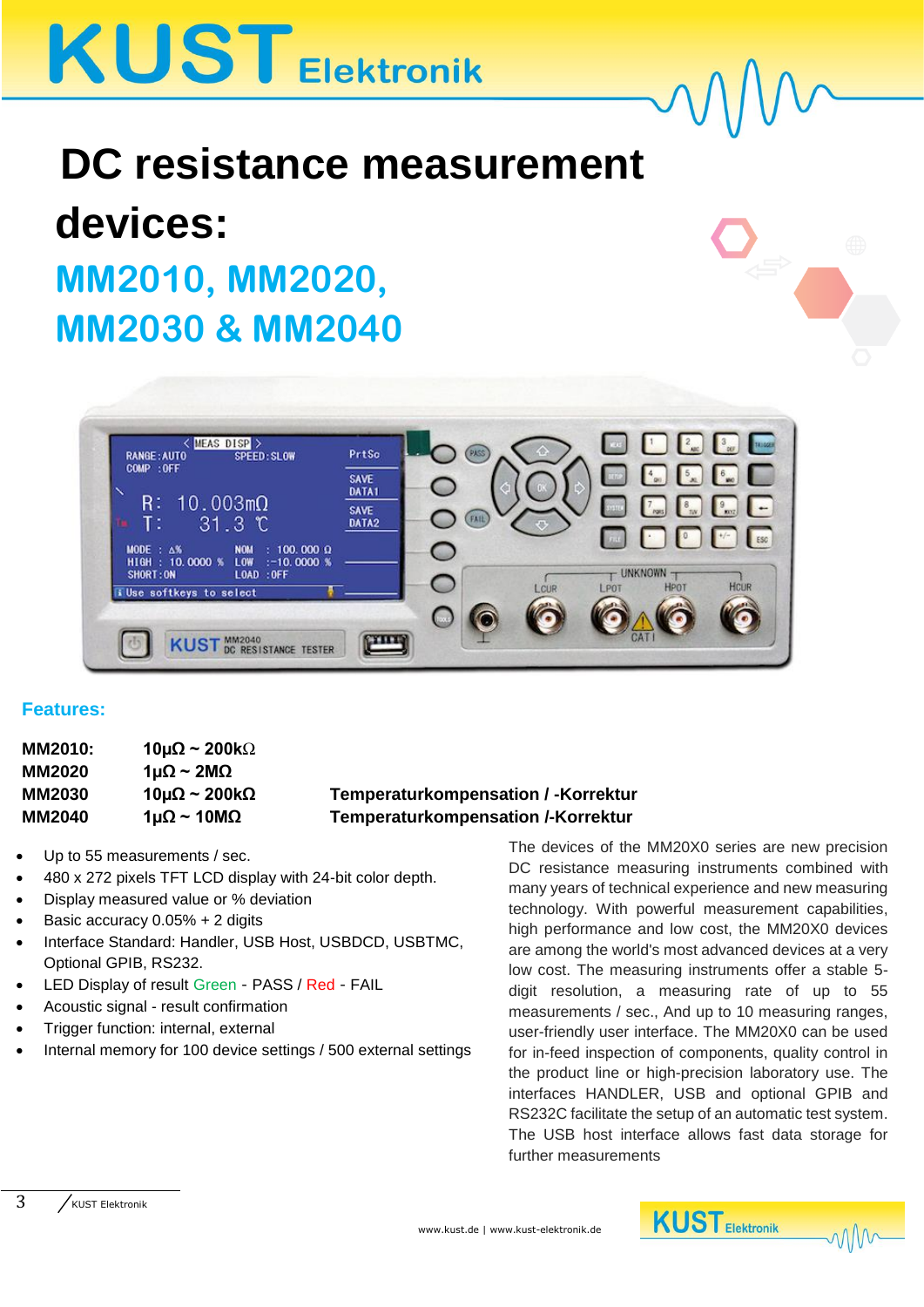# **KUST Elektronik**

## Resistance meter: **MM2010 & MM2020**

| $0,05% + 2$ digits<br>R basic accuracy<br>$10\mu\Omega$ - 200k $\Omega$<br>MM2010<br>$1\mu\Omega$ - $2M\Omega$<br>MM2020<br>Bei 50Hz Fast: 22ms, Med: 42ms, Slow: 102ms;<br>Measurement speed<br>Bei 60Hz: Fast: 18.5ms, Med: 35ms, Slow: 102ms<br>Automatic, hold, manually selected<br>Range mode<br>Internal and external<br>Trigger<br>$1 - 255$<br>Averaging<br>0 - 9999ms, with 1ms step<br>Delay Time<br>Calibration function<br>Short correction, zero, load correction<br>Test configuration<br>Four-terminal<br>Display mode<br>Direct reading in $\Delta\%$<br>Range (test current): Test Range<br>MM2010<br>200mΩ (100mA): $10\mu\Omega$ - 200m $\Omega$<br>2Ω (100mA): 200mΩ - 2Ω<br>$(10\mu\Omega - 200k\Omega)$<br>$20Ω$ (10mA): $2Ω - 20Ω$<br>200Ω (1mA): 200Ω - 200Ω<br>$2k\Omega$ (100µA): 200 $\Omega$ - 2k $\Omega$<br>20kΩ (100µA): 2kΩ - 20kΩ<br>200 κΩ (10μΑ): 20 κΩ - 200 κΩ<br>MM2020<br>$20m\Omega$ (1A): $1\mu\Omega$ - $20m\Omega$<br>200mΩ (100mA): 20mΩ - 200mΩ<br>$(1\mu\Omega - 2M\Omega)$<br>2Ω (100mA): 200mΩ - 2Ω<br>$20Ω$ (10mA): $2Ω - 20Ω$<br>$200Ω$ (1mA): $20Ω - 200Ω$<br>2kΩ (100μA): 200Ω - 2kΩ<br>20kΩ (100µA): 2kΩ - 20kΩ<br>200 κΩ (10μΑ): 20 κΩ - 200 κΩ<br>20kΩ (100µA): 2kΩ - 20kΩ<br>$2M\Omega$ (1µA): 200k $\Omega$ - 2M $\Omega$<br>Comparators<br>Sorting<br>HI, LO, IN<br>Other<br>480 x 272 Pixel TFT LCD 24-Bit-True-Color<br>Monitor<br>100 internal storage locations,<br>Memory<br>500 on the USB hard drive<br>Standard HANDLER, USB HOST, USBCDC,<br>Interface<br>USBTMC, optionale GPIB, RS232C interface | Measurement accuracy and function |  |  |
|------------------------------------------------------------------------------------------------------------------------------------------------------------------------------------------------------------------------------------------------------------------------------------------------------------------------------------------------------------------------------------------------------------------------------------------------------------------------------------------------------------------------------------------------------------------------------------------------------------------------------------------------------------------------------------------------------------------------------------------------------------------------------------------------------------------------------------------------------------------------------------------------------------------------------------------------------------------------------------------------------------------------------------------------------------------------------------------------------------------------------------------------------------------------------------------------------------------------------------------------------------------------------------------------------------------------------------------------------------------------------------------------------------------------------------------------------------------------------------------------------------------------------------------------------------------------|-----------------------------------|--|--|
|                                                                                                                                                                                                                                                                                                                                                                                                                                                                                                                                                                                                                                                                                                                                                                                                                                                                                                                                                                                                                                                                                                                                                                                                                                                                                                                                                                                                                                                                                                                                                                        |                                   |  |  |
|                                                                                                                                                                                                                                                                                                                                                                                                                                                                                                                                                                                                                                                                                                                                                                                                                                                                                                                                                                                                                                                                                                                                                                                                                                                                                                                                                                                                                                                                                                                                                                        |                                   |  |  |
|                                                                                                                                                                                                                                                                                                                                                                                                                                                                                                                                                                                                                                                                                                                                                                                                                                                                                                                                                                                                                                                                                                                                                                                                                                                                                                                                                                                                                                                                                                                                                                        |                                   |  |  |
|                                                                                                                                                                                                                                                                                                                                                                                                                                                                                                                                                                                                                                                                                                                                                                                                                                                                                                                                                                                                                                                                                                                                                                                                                                                                                                                                                                                                                                                                                                                                                                        |                                   |  |  |
|                                                                                                                                                                                                                                                                                                                                                                                                                                                                                                                                                                                                                                                                                                                                                                                                                                                                                                                                                                                                                                                                                                                                                                                                                                                                                                                                                                                                                                                                                                                                                                        |                                   |  |  |
|                                                                                                                                                                                                                                                                                                                                                                                                                                                                                                                                                                                                                                                                                                                                                                                                                                                                                                                                                                                                                                                                                                                                                                                                                                                                                                                                                                                                                                                                                                                                                                        |                                   |  |  |
|                                                                                                                                                                                                                                                                                                                                                                                                                                                                                                                                                                                                                                                                                                                                                                                                                                                                                                                                                                                                                                                                                                                                                                                                                                                                                                                                                                                                                                                                                                                                                                        |                                   |  |  |
|                                                                                                                                                                                                                                                                                                                                                                                                                                                                                                                                                                                                                                                                                                                                                                                                                                                                                                                                                                                                                                                                                                                                                                                                                                                                                                                                                                                                                                                                                                                                                                        |                                   |  |  |
|                                                                                                                                                                                                                                                                                                                                                                                                                                                                                                                                                                                                                                                                                                                                                                                                                                                                                                                                                                                                                                                                                                                                                                                                                                                                                                                                                                                                                                                                                                                                                                        |                                   |  |  |
|                                                                                                                                                                                                                                                                                                                                                                                                                                                                                                                                                                                                                                                                                                                                                                                                                                                                                                                                                                                                                                                                                                                                                                                                                                                                                                                                                                                                                                                                                                                                                                        |                                   |  |  |
|                                                                                                                                                                                                                                                                                                                                                                                                                                                                                                                                                                                                                                                                                                                                                                                                                                                                                                                                                                                                                                                                                                                                                                                                                                                                                                                                                                                                                                                                                                                                                                        |                                   |  |  |
|                                                                                                                                                                                                                                                                                                                                                                                                                                                                                                                                                                                                                                                                                                                                                                                                                                                                                                                                                                                                                                                                                                                                                                                                                                                                                                                                                                                                                                                                                                                                                                        |                                   |  |  |
|                                                                                                                                                                                                                                                                                                                                                                                                                                                                                                                                                                                                                                                                                                                                                                                                                                                                                                                                                                                                                                                                                                                                                                                                                                                                                                                                                                                                                                                                                                                                                                        |                                   |  |  |
|                                                                                                                                                                                                                                                                                                                                                                                                                                                                                                                                                                                                                                                                                                                                                                                                                                                                                                                                                                                                                                                                                                                                                                                                                                                                                                                                                                                                                                                                                                                                                                        |                                   |  |  |
|                                                                                                                                                                                                                                                                                                                                                                                                                                                                                                                                                                                                                                                                                                                                                                                                                                                                                                                                                                                                                                                                                                                                                                                                                                                                                                                                                                                                                                                                                                                                                                        |                                   |  |  |
|                                                                                                                                                                                                                                                                                                                                                                                                                                                                                                                                                                                                                                                                                                                                                                                                                                                                                                                                                                                                                                                                                                                                                                                                                                                                                                                                                                                                                                                                                                                                                                        |                                   |  |  |
|                                                                                                                                                                                                                                                                                                                                                                                                                                                                                                                                                                                                                                                                                                                                                                                                                                                                                                                                                                                                                                                                                                                                                                                                                                                                                                                                                                                                                                                                                                                                                                        |                                   |  |  |
|                                                                                                                                                                                                                                                                                                                                                                                                                                                                                                                                                                                                                                                                                                                                                                                                                                                                                                                                                                                                                                                                                                                                                                                                                                                                                                                                                                                                                                                                                                                                                                        |                                   |  |  |
|                                                                                                                                                                                                                                                                                                                                                                                                                                                                                                                                                                                                                                                                                                                                                                                                                                                                                                                                                                                                                                                                                                                                                                                                                                                                                                                                                                                                                                                                                                                                                                        |                                   |  |  |
|                                                                                                                                                                                                                                                                                                                                                                                                                                                                                                                                                                                                                                                                                                                                                                                                                                                                                                                                                                                                                                                                                                                                                                                                                                                                                                                                                                                                                                                                                                                                                                        |                                   |  |  |
|                                                                                                                                                                                                                                                                                                                                                                                                                                                                                                                                                                                                                                                                                                                                                                                                                                                                                                                                                                                                                                                                                                                                                                                                                                                                                                                                                                                                                                                                                                                                                                        |                                   |  |  |
|                                                                                                                                                                                                                                                                                                                                                                                                                                                                                                                                                                                                                                                                                                                                                                                                                                                                                                                                                                                                                                                                                                                                                                                                                                                                                                                                                                                                                                                                                                                                                                        |                                   |  |  |
|                                                                                                                                                                                                                                                                                                                                                                                                                                                                                                                                                                                                                                                                                                                                                                                                                                                                                                                                                                                                                                                                                                                                                                                                                                                                                                                                                                                                                                                                                                                                                                        |                                   |  |  |
|                                                                                                                                                                                                                                                                                                                                                                                                                                                                                                                                                                                                                                                                                                                                                                                                                                                                                                                                                                                                                                                                                                                                                                                                                                                                                                                                                                                                                                                                                                                                                                        |                                   |  |  |
|                                                                                                                                                                                                                                                                                                                                                                                                                                                                                                                                                                                                                                                                                                                                                                                                                                                                                                                                                                                                                                                                                                                                                                                                                                                                                                                                                                                                                                                                                                                                                                        |                                   |  |  |
|                                                                                                                                                                                                                                                                                                                                                                                                                                                                                                                                                                                                                                                                                                                                                                                                                                                                                                                                                                                                                                                                                                                                                                                                                                                                                                                                                                                                                                                                                                                                                                        |                                   |  |  |
|                                                                                                                                                                                                                                                                                                                                                                                                                                                                                                                                                                                                                                                                                                                                                                                                                                                                                                                                                                                                                                                                                                                                                                                                                                                                                                                                                                                                                                                                                                                                                                        |                                   |  |  |
|                                                                                                                                                                                                                                                                                                                                                                                                                                                                                                                                                                                                                                                                                                                                                                                                                                                                                                                                                                                                                                                                                                                                                                                                                                                                                                                                                                                                                                                                                                                                                                        |                                   |  |  |
|                                                                                                                                                                                                                                                                                                                                                                                                                                                                                                                                                                                                                                                                                                                                                                                                                                                                                                                                                                                                                                                                                                                                                                                                                                                                                                                                                                                                                                                                                                                                                                        |                                   |  |  |
|                                                                                                                                                                                                                                                                                                                                                                                                                                                                                                                                                                                                                                                                                                                                                                                                                                                                                                                                                                                                                                                                                                                                                                                                                                                                                                                                                                                                                                                                                                                                                                        |                                   |  |  |
|                                                                                                                                                                                                                                                                                                                                                                                                                                                                                                                                                                                                                                                                                                                                                                                                                                                                                                                                                                                                                                                                                                                                                                                                                                                                                                                                                                                                                                                                                                                                                                        |                                   |  |  |
|                                                                                                                                                                                                                                                                                                                                                                                                                                                                                                                                                                                                                                                                                                                                                                                                                                                                                                                                                                                                                                                                                                                                                                                                                                                                                                                                                                                                                                                                                                                                                                        |                                   |  |  |
|                                                                                                                                                                                                                                                                                                                                                                                                                                                                                                                                                                                                                                                                                                                                                                                                                                                                                                                                                                                                                                                                                                                                                                                                                                                                                                                                                                                                                                                                                                                                                                        |                                   |  |  |
|                                                                                                                                                                                                                                                                                                                                                                                                                                                                                                                                                                                                                                                                                                                                                                                                                                                                                                                                                                                                                                                                                                                                                                                                                                                                                                                                                                                                                                                                                                                                                                        |                                   |  |  |
|                                                                                                                                                                                                                                                                                                                                                                                                                                                                                                                                                                                                                                                                                                                                                                                                                                                                                                                                                                                                                                                                                                                                                                                                                                                                                                                                                                                                                                                                                                                                                                        |                                   |  |  |
|                                                                                                                                                                                                                                                                                                                                                                                                                                                                                                                                                                                                                                                                                                                                                                                                                                                                                                                                                                                                                                                                                                                                                                                                                                                                                                                                                                                                                                                                                                                                                                        |                                   |  |  |
|                                                                                                                                                                                                                                                                                                                                                                                                                                                                                                                                                                                                                                                                                                                                                                                                                                                                                                                                                                                                                                                                                                                                                                                                                                                                                                                                                                                                                                                                                                                                                                        |                                   |  |  |
|                                                                                                                                                                                                                                                                                                                                                                                                                                                                                                                                                                                                                                                                                                                                                                                                                                                                                                                                                                                                                                                                                                                                                                                                                                                                                                                                                                                                                                                                                                                                                                        |                                   |  |  |

**Bestellinformation:**

**MM2010 Resistance meter MM2020 Resistance meter**

**Standard Interfaces: HANDLER, USB HOST, USBCDC, USBTMC Interfaces optional: GPIB, RS232C Interface**

**INCLUDED IN DELIVERY ARE:**

**KA1002 4-Leiter-Kelvin Prüfkabel Netzkabel Prüfzertifikat USB-Speicher**



**Optional: KA1001: Terminal Test Fixture (semi-Kelvin) KA1007: SMD Test Tweezers KA1027: Foodswitch**

**KUST Elektronik GmbH Friedenstraße 26 D-35578 Wetzlar Germany E: info@kust-elektronik.com P: +49 (0) 64414471223 www.kust-elektronik.de**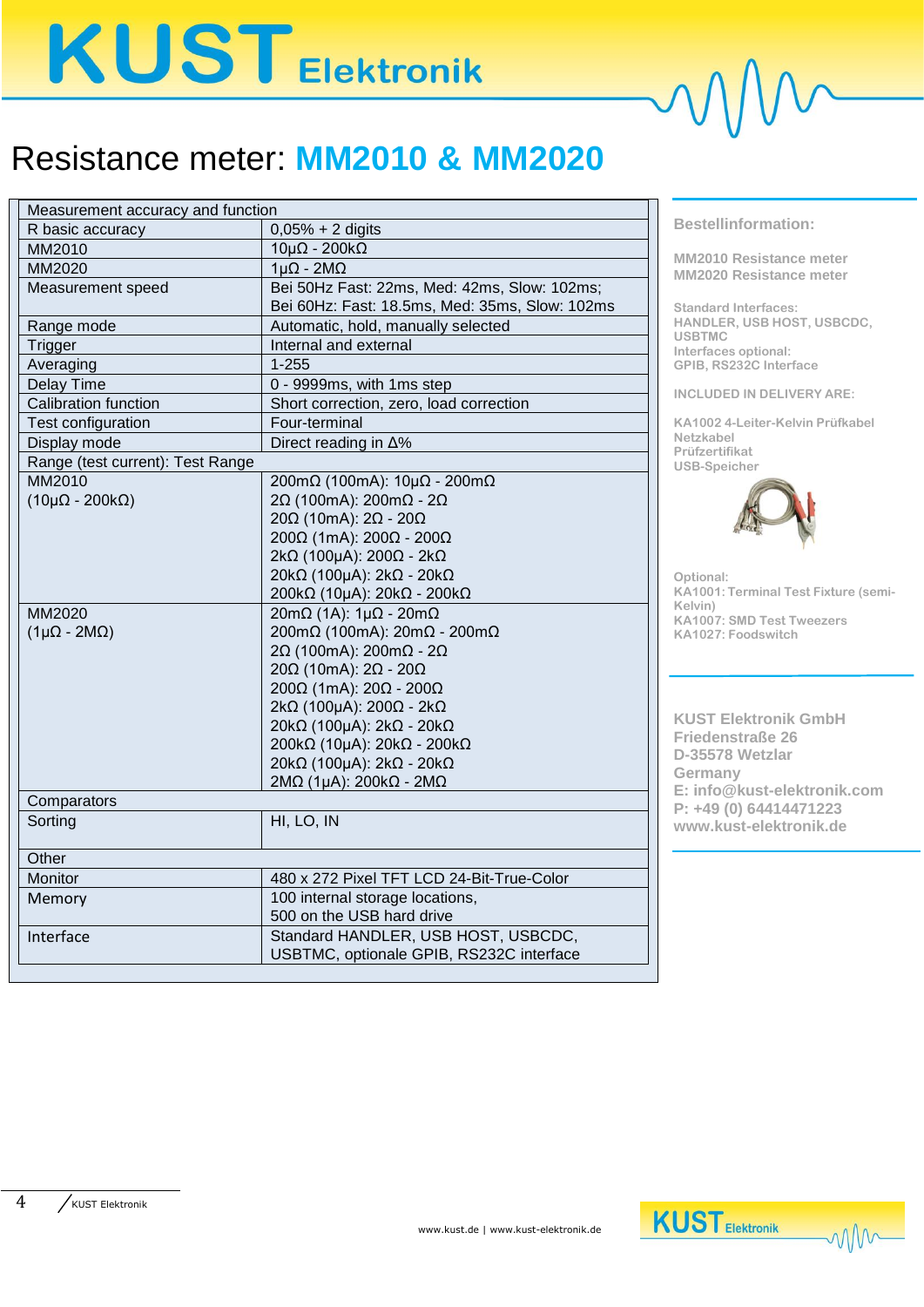# **KUSTEIEKtronik**

# Widerstandsmessgeräte: MM2030 & MM2040

| Measurement accuracy and function |                                                                     |  |  |
|-----------------------------------|---------------------------------------------------------------------|--|--|
| R basic accuracy                  | $0,05\% + 2$ digits (2M $\Omega$ range is 0,2%, 10 M range is 0,3%) |  |  |
| Measurement speed                 | Bei 50Hz Fast: 22ms, Med: 42ms, Slow: 102ms;                        |  |  |
|                                   | Bei 60Hz: Fast: 18.5ms, Med: 35ms, Slow: 102ms                      |  |  |
| <b>Statistical functions</b>      | For CpK, Cp and other statistics                                    |  |  |
| Range mode                        | Automatic, hold, manualy select                                     |  |  |
| Trigger                           | Internal and external                                               |  |  |
| Averaging                         | $1 - 255$                                                           |  |  |
| Delay time                        | 0 - 9999ms, mit 1ms step                                            |  |  |
| Calibration function              | Short correction, zero, load correction                             |  |  |
| Test side configration            | Four-terminal                                                       |  |  |
| Display mode                      | Direct reading $\Delta\%$                                           |  |  |
| Range and test current            |                                                                     |  |  |
| MM2040                            | 200mΩ (100mA): $10\mu\Omega$ - 200m $\Omega$                        |  |  |
| $(10\mu\Omega - 200k\Omega)$      | 2Ω (100mA): 200mΩ - 2Ω                                              |  |  |
|                                   | $20Ω$ (10mA): $2Ω - 20Ω$                                            |  |  |
|                                   | 200Ω (1mA): 20Ω - 200Ω                                              |  |  |
|                                   | 2kΩ (100μA): 200Ω - 2kΩ                                             |  |  |
|                                   | 20kΩ (100μA): 2kΩ - 20kΩ                                            |  |  |
|                                   | 200kΩ (10μA): $20kΩ - 200kΩ$                                        |  |  |
| MM2030                            | $20m\Omega$ (1A): $1\mu\Omega$ - $20m\Omega$                        |  |  |
| $(1\mu\Omega - 10M\Omega)$        | 200mΩ (100mA): 20mΩ - 200mΩ                                         |  |  |
|                                   | 2Ω (100mA): 200mΩ - 2Ω                                              |  |  |
|                                   | $20\Omega$ (10mA): $2\Omega$ - $20\Omega$                           |  |  |
|                                   | 200Ω (1mA): 20Ω - 200Ω                                              |  |  |
|                                   | 2kΩ (100μA): 200Ω - 2kΩ                                             |  |  |
|                                   | 20kΩ (100μA): 2kΩ - 20kΩ                                            |  |  |
|                                   | 200 κΩ (10μΑ): 20 κΩ - 200 κΩ                                       |  |  |
|                                   | 20kΩ (100μA): 2kΩ - 20kΩ                                            |  |  |
|                                   | 200 κΩ (10μΑ): 20 κΩ - 200 κΩ                                       |  |  |
|                                   | $2M\Omega$ (1µA): $200k\Omega$ - $2M\Omega$                         |  |  |
|                                   | 10MΩ (100mA): 2MΩ - 10MΩ                                            |  |  |
| Compartators                      |                                                                     |  |  |
| Sorting                           | HI, LO, IN                                                          |  |  |
| <b>Temperature Measuremt</b>      |                                                                     |  |  |
| <b>Basic Accuracy</b>             | 0.1 °C                                                              |  |  |
| Measuring time                    | $100 \pm 10$ ms                                                     |  |  |
| <b>Temperature Sensor</b>         | Pt, measuring range -10,0 $\degree$ C - 99,9 $\degree$ C            |  |  |
|                                   | Analog input: $0 - 2V$ , the range of -99,9 ° C - 999,9 ° C         |  |  |
| Temperature comensation function  | Conversion to the resistance value of the set temperature           |  |  |
| Temperature conversion function   | Changes in the resistance value are converted to a                  |  |  |
|                                   | temperature change amount                                           |  |  |
| Other                             |                                                                     |  |  |
| Monitor                           | 480 x 272 Pixel TFT LCD 24-Bit-True-Color                           |  |  |
| Memory                            | More than 100 sets of internal storage, U disk and                  |  |  |
|                                   | more than 500 groups                                                |  |  |
| Interface                         | Standard HANDLER, USB HOST, USBCDC, USBTMC,                         |  |  |
|                                   | optional GPIB, RS232C interface                                     |  |  |
|                                   |                                                                     |  |  |

### **Bestellinformation:**

**MM2030 Widerstandsmessgerät MM2040 Widerstandsmessgerät**

**Standardschnittstellen: HANDLER, USB HOST, USBCDC, USBTMC Schnittstellen optional: GPIB, RS232C Schnittstelle**

**IM LIEFERSUMFANG SIND ENTHALTEN:**

**KA1002 4-Leiter-Kelvin Prüfkabel Netzkabel Prüfzertifikat USB-Speicher**



**Optional: KA1001: Terminal Prüfadapter KA1007: SMD-Testpinzette KA1027: Fußschalter**

**KUST Elektronik GmbH Friedenstraße 26 D-35578 Wetzlar Germany E: info@kust-elektronik.com P: +49 (0) 64414471223 www.kust-elektronik.de**